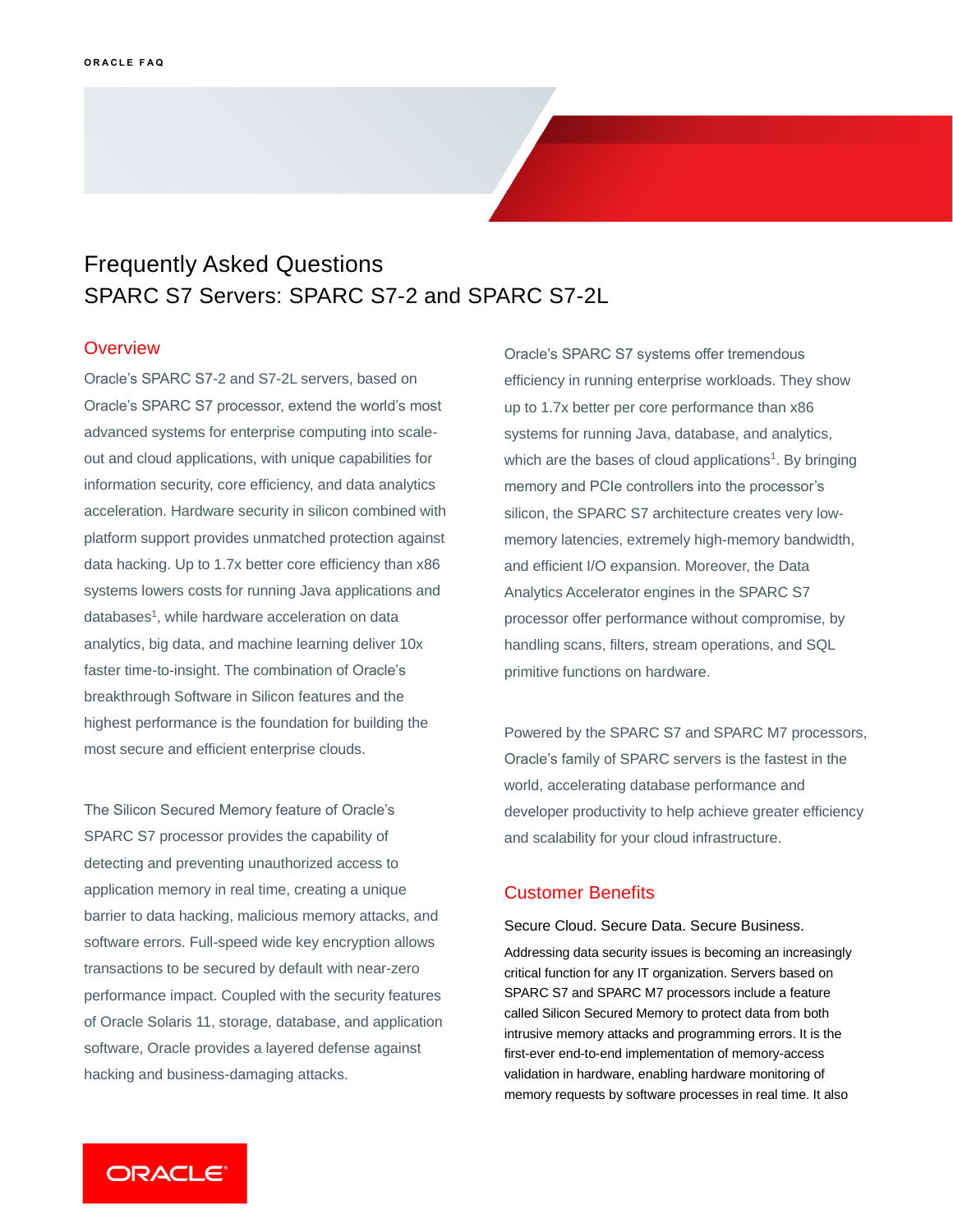helps accelerate code development and ensure software quality, reliability, and security. The SPARC S7 servers also offer integrated on-chip cryptographic support that provides wire-speed encryption capabilities for secure data center operation; you do not have to pay a performance penalty for encrypting large amounts of data at rest or in motion.

#### Efficiency and Value for Scale-out and Cloud

 Enterprise big data, machine learning, and cloud applications focus on demanding workloads that cannot be addressed efficiently by generic computing. The outstanding efficiency delivered by the SPARC S7 servers allows them to outperform competitors' hardware running Java, database, and analytics, which are the bases of cloud applications. With faster time-to- insight and up to 1.7x better core performance than x86, SPARC S7 systems will drastically increase business productivity on cloud and scale-out infrastructure.

#### Run Your Software Faster. Run Your Business Faster.

 Oracle's SPARC S7 servers provide extreme performance to compete in today's high-speed, always-on world. Innovative Data Analytics Accelerator (DAX) technology implements accelerators directly in the processor to deliver a rich feature set that enables analytics applications and databases to run extremely fast, while offloading processor cores to run other workloads. By accelerating primitive functions that are at the core of analytics processing—data scans, filters, joins, and stream operations—SPARC S7 servers accelerate new applications such as big data, machine learning, risk analysis, fraud detection, and clickstream analysis, to name a few. The DAX technology also accelerates in-memory SQL queries, allowing Oracle Database In-Memory in Oracle Database 12*c* to run 10x faster in SPARC S7 servers, while running other workloads such as OLTP. Inline decompression units in the DAX engines significantly increase usable memory capacity by allowing compressed databases to be stored in memory while being accessed and manipulated at full performance.

## Frequently Asked Questions

- **Q:** What servers are based on the SPARC S7 processor?
- **A:** The servers based on the SPARC S7 processor extend the world's most advanced systems into scale-out and cloud applications. Integrating highly efficient cores (the same as the record-breaking SPARC M7 processor) and on-chip interfaces, and leveraging the revolutionary Software in Silicon features, these servers provide outstanding performance for data analytics, big data, and cloud

 applications, on a secure and efficient platform that scales effortlessly.

- **Q:** Which scale-out and cloud computing products are based on the SPARC S7 processor?
- **A:** Oracle offers two servers based on the SPARC S7 processor for scale-out and cloud infrastructure:
	- • The SPARC S7-2 server offers single or dual eight- core processors, on a compact 1U chassis. It scales up to 1 TB of memory and eight 2.5-inch SAS-3 drive bays (four bays support NVMe drives; system supports SAS/NVMe mixing). Disk drives are hot swappable.The server has three PCIe 3.0 slots and four 10GBase-T ports.
	- • The SPARC S7-2L server offers two eight-core processors, on a compact 2U chassis. It scales up to 1 TB of memory and offers currently two possible chassis configurations:
		- 1. Eight 2.5-inch SAS-3 drive bays (four bays support NVMe drives; system supports SAS/NVMe mixing).
		- 2. Twenty-four front plus two rear 2.5-inch SAS-3 drive bays (four bays support NVMe drives; system supports SAS/NVMe mixing).

 All SPARC S7-2L configurations have six PCIe 3.0 slots and four 10GBase-T ports. Disk drives are hot swappable.

- **Q:** What are the common characteristics of servers based on SPARC S7 processors?
- **A:** The servers contain the following common characteristics:
- • SPARC S7 processor: with 4.27 GHz of speed, eight fourth-generation cores (same as the SPARC M7 processor), up to 64 threads per processor, interface integration (memory and PCIe), and the innovative Software in Silicon features.
- DDR4 memory: speed with low power consumption.
- Available PCIe slots: x8 and x16 I/O throughput.
- 10GBase-T ports: fast and efficient networking.
- RJ45 serial ports: for server management.
- • Internal storage: SAS hard disk drives, solid-state drives or accelerated NVMe flash drives.
- **Q:** What is Software in Silicon?
- **A:** Software in Silicon is a set of features that place software functions directly into the processor chip, implemented as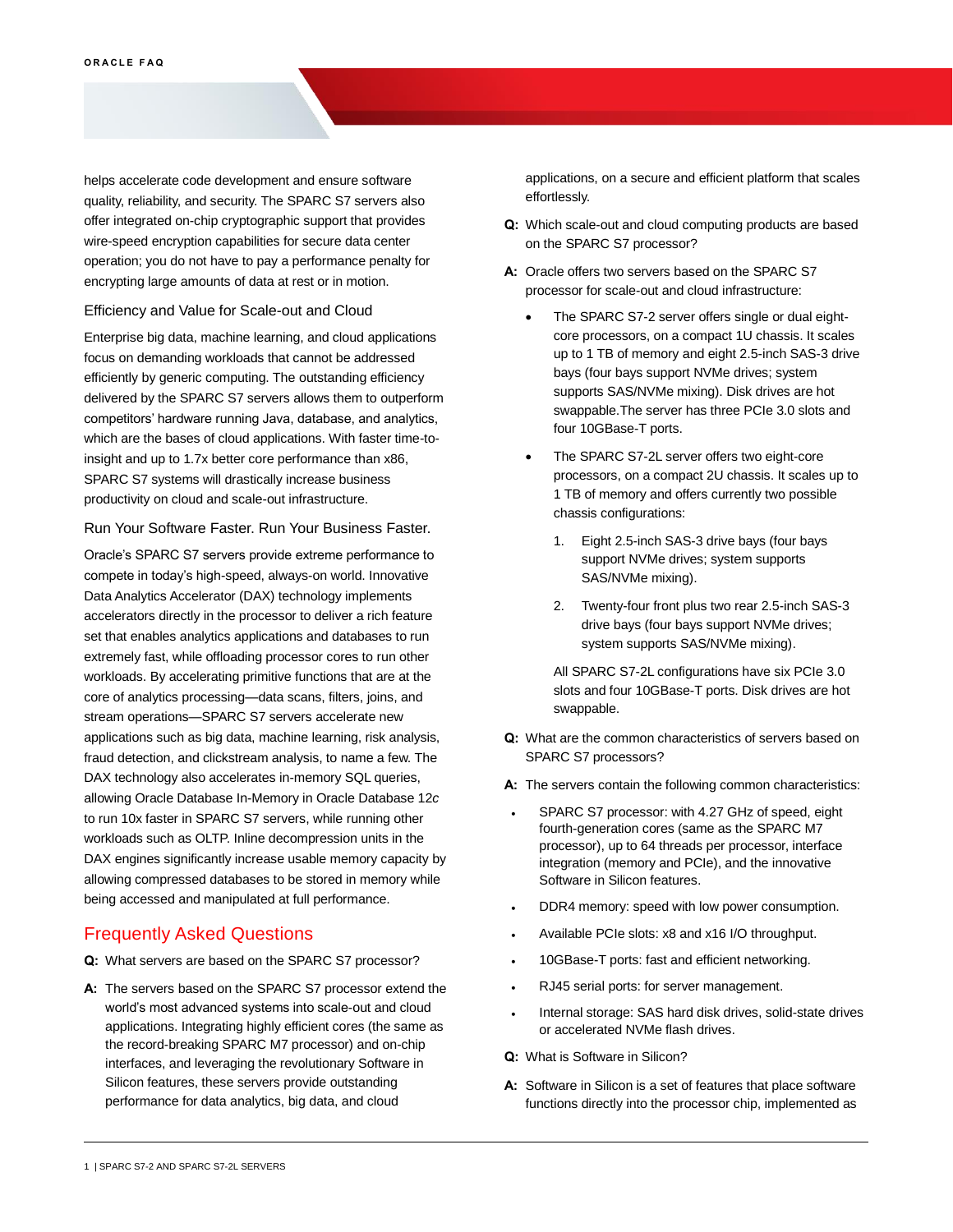coprocessors or offload engines. Because specific functions are performed in hardware, software applications run much faster. And because the cores of the processor are freed to perform other functions, overall operations are speeded up as well. This technology is leveraged by both the SPARC S7 and SPARC M7 processors.

- **Q:** What are the key features of the SPARC S7 processor?
- **A:** The SPARC S7 processor is designed to offer outstanding security, efficiency, and performance capabilities for scale-out and cloud infrastructures.

 **Security** is enforced by leveraging the Security in Silicon feature of Oracle's SPARC M7 processor, as well as software platform support.

 **Security in Silicon** includes two concepts: Silicon Secured Memory and cryptographic acceleration.

- **Silicon Secured Memory:** This Software in Silicon functionality ensures that every part of an application is able to access only its own memory region, which lets software programmers identify issues related to memory allocation. Designed to help prevent security bugs such as Heartbleed from putting systems at risk, it enables hardware monitoring of memory requests by software processes in real time. And it stops unauthorized access to memory whether that access is due to a programming error or a malicious attempt to exploit buffer overruns. It also helps accelerate code development and helps ensure software quality, reliability, and security.
- • **Cryptographic acceleration**: Encryption accelerators enable wire-speed cryptography capabilities for secure transactions without a performance penalty. This is enabled by the SPARC on-chip crypto accelerators and Cryptographic Framework feature of Oracle Solaris. The encryption accelerators on the SPARC S7 processor support 15 industry-standard cryptographic algorithms plus random number generation: AES, Camellia, CRC32c, DES, 3DES, DH, DSA, ECC, MD5, RSA, SHA-1, SHA-224, SHA-256, SHA-384, SHA-512.

 **Core efficiency** is achieved by leveraging powerful SPARC fourth-generation cores and integrating key hardware interfaces and accelerators on the processor itself to optimize Java applications and databases.

The on-chip interfaces of the SPARC S7 processor are:

 • **Direct-attached memory interface on the chip:** This functionality enhances the connectivity between the processor and the DDR4 DIMMs, minimizing the latency and allowing high bandwidth between processor and memory.

 • **PCIe interface on the chip:** The SPARC S7 processor integrates the PCIe interface between the processor and output devices, maximizing the connectivity and throughput, and allowing systems to communicate at maximum speed.

 **Data acceleration** on cloud and scale-out workloads is obtained by leveraging the powerful SPARC S7 processor technology known as Data Analytics Accelerators.

- **Data Analytics Accelerators** (DAX) are on-chip accelerator engines that offload both data analytics functions and in-line decompression from the processor cores. There are four accelerators per SPARC S7 processor, each with four pipelines, for a total of 16 in- silicon accelerator engines that are available to all eight processor cores. The DAX technology allows data to be streamed directly from memory into specialized pipeline engines that accelerate operations such as scans, joins, and filters. These primitives are the bases for many analytics applications in big data and machine learning, resulting in 10x performance gains when compared with architectures with no hardware acceleration.
- **In-Memory Query Acceleration:** The DAX feature also increases the performance of in-memory database queries, such as those performed by Oracle Database In-Memory in Oracle Database 12*c*, by operating on data that is streamed directly from memory via extremely high-bandwidth interfaces—with speeds up to 160 GB/sec—and accelerating SQL primitives.
- • **In-line Decompression:** In-line Decompression is a Software in Silicon feature that significantly increases usable memory capacity. The SPARC S7 DAX engines run data decompression with performance that is equivalent to 32 additional CPU cores. This capability allows compressed databases to be stored in memory while being accessed and manipulated at full speed.
- **Q:** What types of applications are ideal for the servers based on the SPARC S7 processor?
- **A:** The servers are ideal platforms for cloud-based Java applications and database, as well as analytics applications such as big data, web analytics, machine learning, fraud detection, risk and trend analysis, and clickstream analysis.
- **Q:** Can I run in-memory applications on the servers based on the SPARC S7 processor?
- **A:** Absolutely! The outstanding performance of the innovative SPARC S7 processor coupled with high-memory footprint allows many applications to run in-memory on these servers. Running Oracle In-Memory Applications on the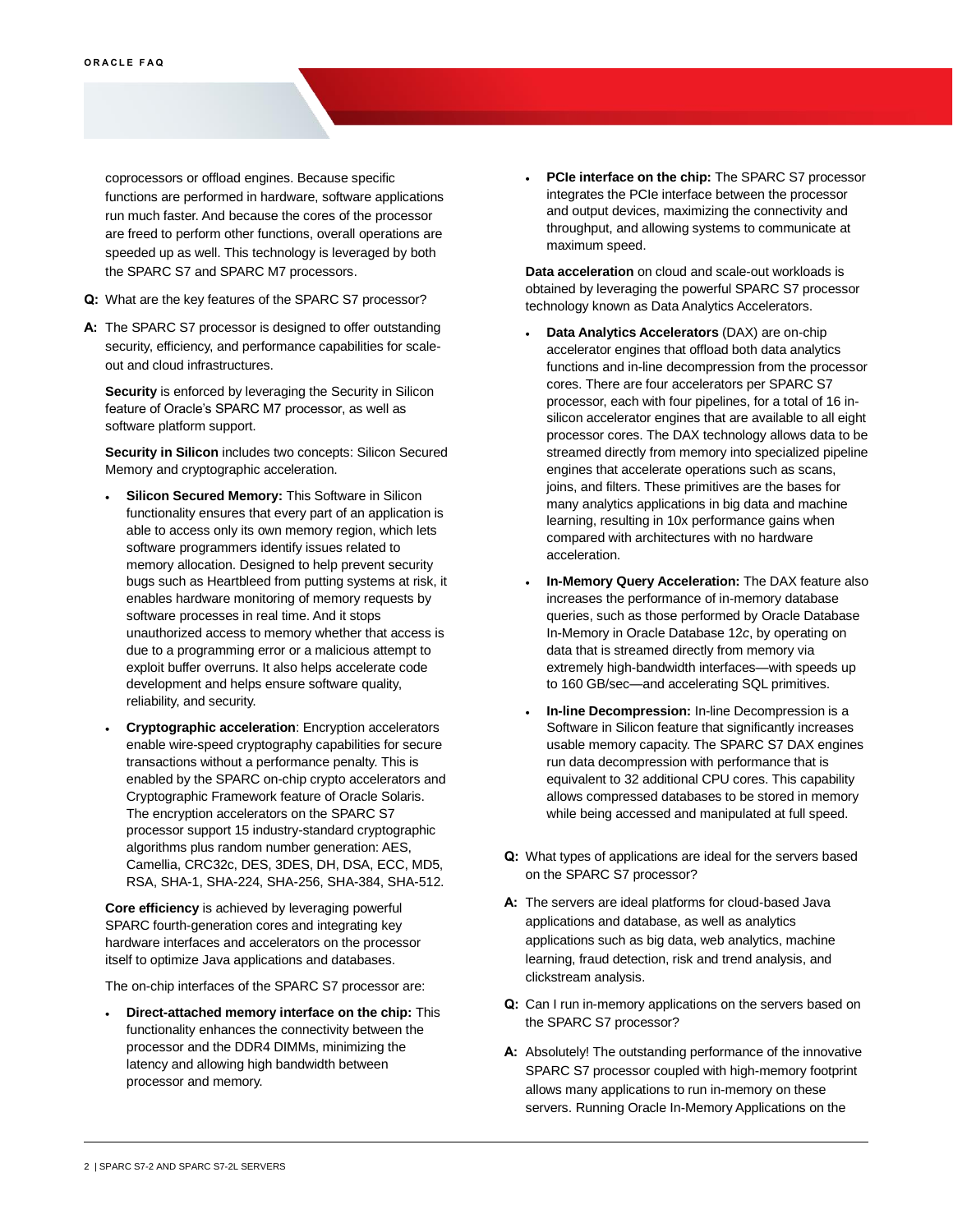servers provides significant application performance boosts.

- **A:** Is Oracle's Software in Silicon technology open?
- **A:** Yes, software developers can leverage Silicon Secured Memory, the cryptographic instruction accelerators, and the DAX units. Oracle has released open APIs for both Silicon Secured Memory and the DAX units. In addition, the cryptographic accelerators are enabled via industry- standard APIs such as PKS#11, OpenSSL, and others, and by using the Oracle Solaris Cryptographic Framework. Learn more [here.](https://community.oracle.com/tech/developers/discussion/4462270/introduction-to-stream-processing-using-the-dax-api)
- **Q:** Is there a choice in system configurations?
- **A:** Yes, servers based on SPARC S7 processors can be customized to the configuration required through the Oracle assemble-to-order process.
- **Q:** What operating systems are certified to run on the servers?
- **A:** Oracle Solaris 11.3 or later is required for SPARC S7-2 and S7-2L servers, non-virtualized, or in an Oracle VM Server for SPARC control domain.

The following versions are supported in the guest domains:

- Oracle Solaris 11.3 or later
- Oracle Solaris 10 1/13\*
- \* Plus required patches

 Applications certified for Oracle Solaris 9 or Oracle Solaris 8 only may be run in an Oracle Solaris 9 or Oracle Solaris 8 branded zones running within an Oracle Solaris 10 guest domain.

- **Q:** What is the recommended operating system for the servers?
- **A:** Oracle recommends the latest version of Oracle Solaris 11 for enhanced performance and functionality.
- **Q:** What software is preinstalled on the servers?
- **A:** The latest available version of Oracle Solaris 11, which includes Oracle VM Server for SPARC, is preinstalled.
- **Q:** What virtualization technologies are supported on the servers?
- **A:** With the use of Oracle VM Server for SPARC, multiple application stacks can be deployed on both Oracle Solaris 11 and Oracle Solaris 10, and they are fully supported side by side. Additionally, individual Oracle Solaris 11 and Oracle Solaris 10 instances can be virtualized with Oracle Solaris Zones for optimal utilization and application

 performance. Even applications running on Oracle Solaris 9 and Oracle Solaris 8 can be virtualized on legacy Oracle Solaris Containers.

- **Q:** What are the systems management options on the servers?
- **A:** Servers based on SPARC S7 processors include Oracle Integrated Lights Out Manager (Oracle ILOM), which is driven by an integrated system service processor that also has power-management and power-capping capability to help reduce energy cost.

 Oracle ILOM provides full remote keyboard, video, mouse, and storage (KVMS) support together with remote media functionality.

 Oracle ILOM works together with Oracle Enterprise Manager Ops Center, which provides the most comprehensive management across Oracle servers, operating systems, and Oracle Solaris virtualization technologies. Together they dramatically improve the efficiency of IT operations with its integrated lifecycle management and built-in automation.

 In addition to Oracle ILOM, unified server virtualization management is achieved with Oracle VM Manager. Oracle VM Manager can be used to discover SPARC servers running Oracle VM for SPARC and perform virtual machine management tasks. Users can create SPARC server pools and virtual machines, as well as manage networking and storage.

- **Q:** Can SPARC servers be managed with Oracle Enterprise Manager Ops Center 12*c*?
- **A:** Yes. Oracle Enterprise Manager Ops Center 12*c* is an end- to-end management solution that can monitor and manage all aspects of hardware and virtualization configurations on the servers. It provides a complete cloud lifecycle management solution including self-service provisioning and integrated chargeback and capacity planning.
- **Q:** What are the power and cooling requirements for the servers?
- A: The online **power calculator** provides guidance for estimating the electrical and heat loads for typical operating conditions.
- **Q:** Where can I obtain information about performance benchmarks?
- **A:** Oracle's SPARC system benchmarks are available [here.](https://blogs.oracle.com/bestperf/)
- **Q:** Where can I find official end-user documentation for the family of servers based on the SPARC S7 processor?